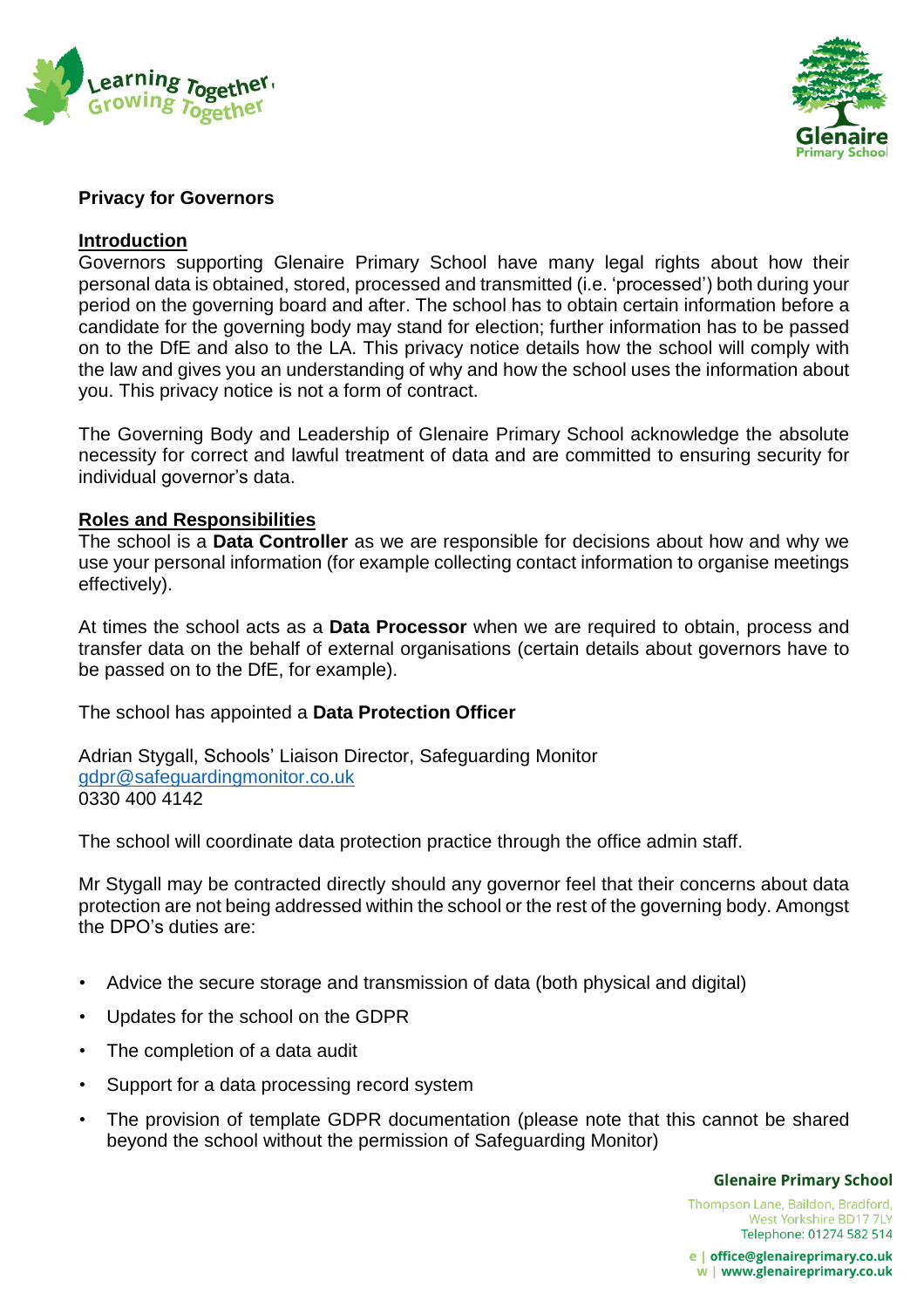



- Reporting to the school's leadership and governing body on levels of security and compliance
- Support with securing from third parties who might hold personal data through the school certification that they are also complying fully with GDPR duties
- The DPO will communicate with the Information Commissioner's Office should there be a confirmed or suspected data breach
- The DPO will communicate with any person whose data might have been improperly accessed, lost or stolen

The governor who oversees data security for the governing body is Francis Marslen-Wilson.

# **The principles under which the school will process data**

- Data will be kept securely all governors share this duty
- Personal information will all be stored no longer than is necessary to exercise the school's duties and statutory requirements
- All governors will be informed clearly about the purposes for processing data
- Data processing will be limited to the purposes that are explained to governors
- The school will keep data relevant, current and up-to-date
- The school will only use personal information in a legal and transparent manner

### **The categories of information and the bases for which that information is processed**

In broad terms the school will collect, store, process and transmit data to meet its duties under

- Safer recruitment (which governors have the relevant training)
- Governor welfare (should it be thought wise to keep next-of-kin details)
- Attendance details (meetings)
- To meet the school's responsibilities under the Equalities Act and to meet the national guidance on the recruitment of governors

Specifically the school will process the following information *Data processed on the legal basis of public task for safe recruitment - which governors may lead recruitment following successful training in safer recruitment*

Data processed on the legal basis of public task

*Your fitness to acquire the role of school governor (the declaration governors sign when standing for office). The category within which you will serve as a governor (such as a parent governor). The names of nominees.*

**Glenaire Primary School** 

Thompson Lane, Baildon, Bradford, West Yorkshire BD17 7LY Telephone: 01274 582 514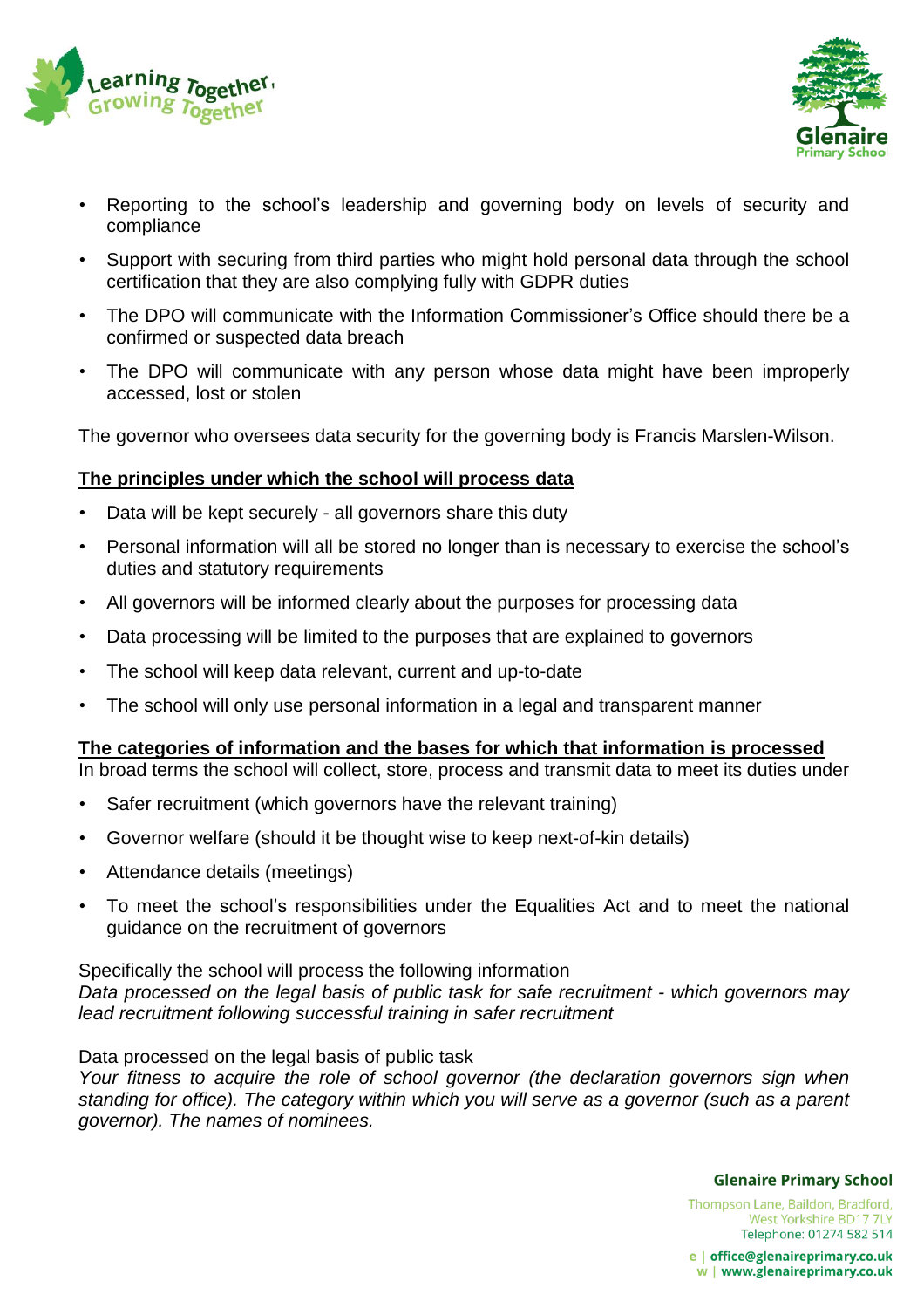



Data processed on the legal basis of public task for governor welfare *Contact details for your next of kin, any medical needs, disability, allergies and any other health needs that you choose to share*

Data processed on the legal basis of public task to fulfil the school's duty of accountability *The roles that you agree to take on within the board of governors. The numbers of meetings attended and the training that you acquire in your role as governor.*

Data processed on the legal basis of consent for equality monitoring *The DfE requires data on the background of governors to be registered by the Headteacher or their representative. This data may include ethnicity, country of birth and gender*

*This cannot be an exhaustive list, but the school will inform members of the governing body of any significant extra data processing that involved governors' personal information. Following DfE advice this school requires that all governors have their background checked with the Disclosure and Barring Service as they have a role of responsibility for vulnerable children.*

*If significant information is withheld then a candidate for the role of governor might not be able to stand for election.*

Certain categories of personal information are seen as particularly sensitive:

- Data concerning health, including mental health
- Data concerning children
- Data relating to religion
- Data relating to sexuality
- Data relating to ethnicity
- Data relating to performance management

Should the school process any governor's data from the above categories, then particular care will be taken and the data will be kept securely. Likewise the governors share a duty of care with such data and must treat data within these categories with enhanced confidentiality.

The school does not use automated decision making processes based on governors' data.

The school does require all third parties who have access to or also process school data, to confirm that they also meet the standards expected by the GDPR.

#### **Glenaire Primary School**

Thompson Lane, Baildon, Bradford, West Yorkshire BD17 7LY Telephone: 01274 582 514